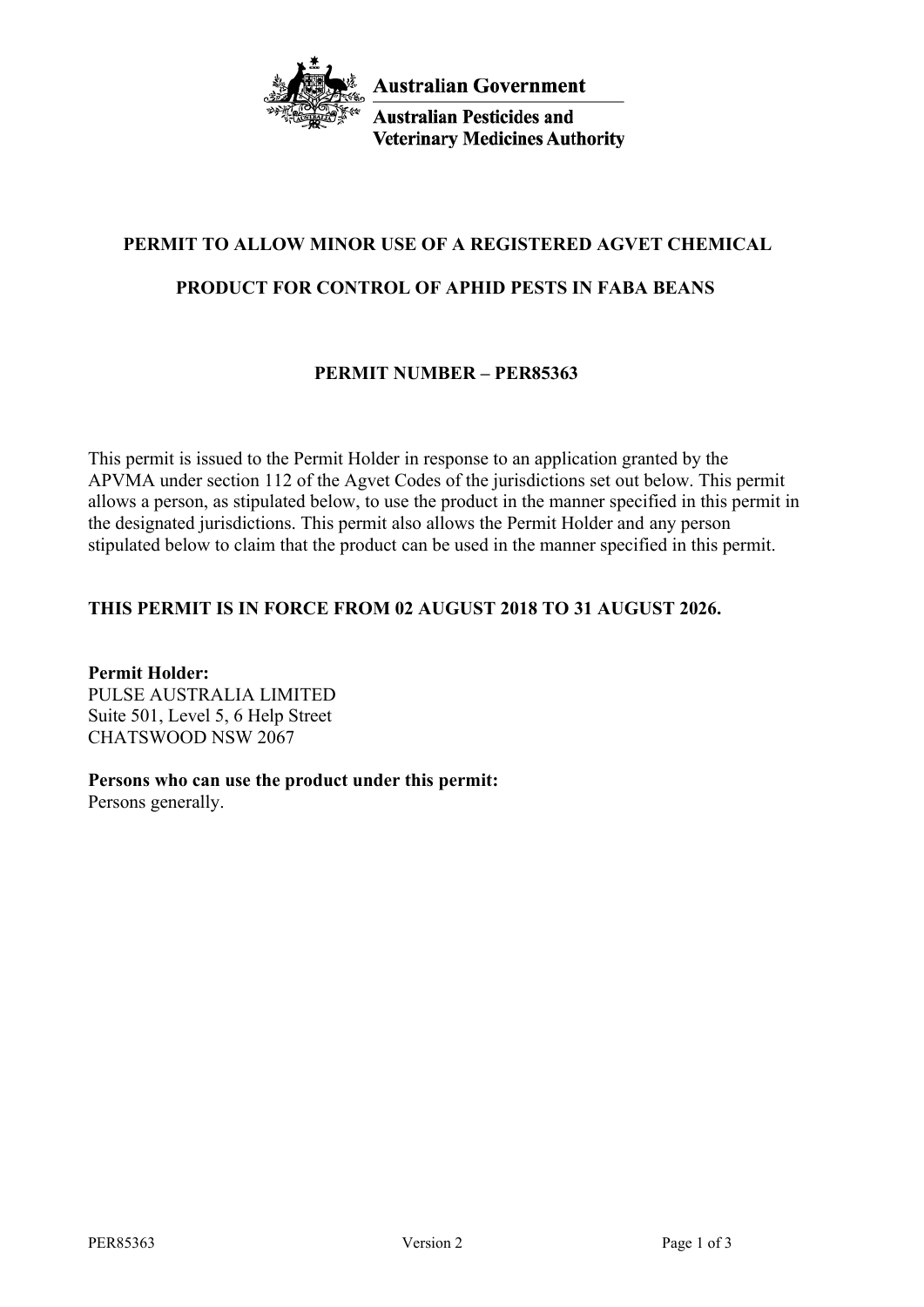### **CONDITIONS OF USE**

### **Products to be used:**

FULFILL INSECTICIDE (APVMA No. 55023) PLUS OTHER REGISTERED PRODUCTS Containing: 500 g/kg PYMETROZINE as the only active constituent.

EUROCHEM METRO 250 WP INSECTICIDE (APVMA No. 67124) PLUS OTHER REGISTERED PRODUCTS Containing: 250 g/kg PYMETROZINE as the only active constituent.

#### **RESTRAINT:**

**DO NOT** apply more than 2 applications per crop. **DO NOT** apply consecutive applications. For the latest resistance advice and management strategies consult the APVMA or industry bodies such as CropLife.

#### **Directions for Use:**

| Crop       | <b>Pest</b>           | Rate              |
|------------|-----------------------|-------------------|
| Faba beans | Green peach aphid     | 500 g/kg product: |
|            | (Myzus persicae)      | $200$ g/ha        |
|            | Faba bean aphid       | 250 g/kg product: |
|            | (Megoura crassicauda) | $400$ g/ha        |

#### **Critical Use Comments:**

- Apply at first sign of aphid infestation.
- Apply by boom spray ensuring thorough coverage of foliage.
- Add a suitable wetting agent at recommended rates.
- DO NOT apply less than 14 days after the initial treatment.
- DO NOT apply after BBCH 70.

#### **Withholding Period:**

Harvest: Not required when used as directed. Grazing: Do not graze or cut for stock food for 21 days after application.

#### **Jurisdiction:**

All States and Territories, except VIC.

Note: Victoria is not included in this permit, as their Control-of-Use legislation means a permit is not required to legalise this off-label use in that State.

#### **Additional Conditions:**

This permit allows for the use of a product in a manner specified on the permit. Persons who wish to prepare for use and/or use products for the purposes specified in this permit must read, or have read to them, the details and conditions of this permit. Unless otherwise stated, the use of the product must be in accordance with the product label.

#### *Export of treated produce*

Maximum Residue Limits (MRLs) have been established to allow treated produce to be used for human and/or animal consumption. MRLs can be found in the *Agricultural and Veterinary Chemicals Code (MRL Standard) Instrument 2019*. MRLs apply only to produce marketed and consumed in Australia. If treated produce is to be exported, residues must not exceed the limits/tolerances of the importing country.